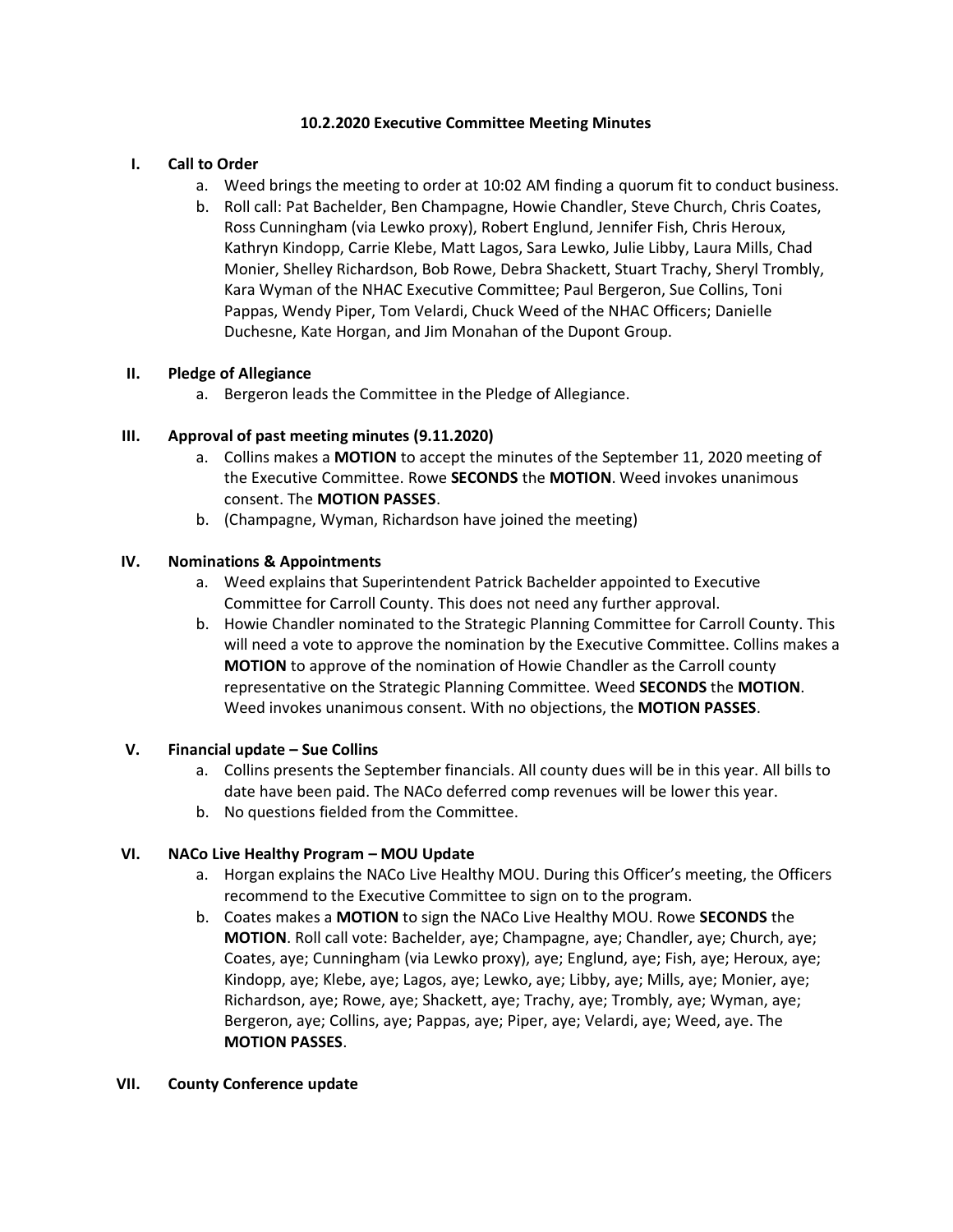a. Duchesne provides an update on the Annual Conference and a walk-through of the Conference webpage. The enrollment of sponsors is lower than 2019, but the pledge amount appears higher overall. Registration is lower as well, but the schedule is nearly full so there are ample training opportunities.

# **VIII. NACO Steering Committee Members**

- a. Horgan explains that the application for Christopher Heroux, Carroll County for Agriculture & Rural Affairs (first choice) or Community, Economic & Workforce Development (second choice) has been submitted.
- b. Weed makes a **MOTION** to accept the self-nomination of Chris Heroux motion Agriculture & Rural Affairs (first choice) or Community, Economic & Workforce Development (second choice). to ag and rural affairs steering committee. The **MOTION**  is **SECONDED**. Weed invokes unanimous consent. The **MOTION PASSES**.

# **IX. Merrimack County Lease Renewal**

a. Weed explains the Officer's discussion of the lease and the recommendation to the Executive Committee that Dupont will negotiate the lease contract.

# X. **Elections**

- a. Horgan explains that [Association](https://9b360cfd-40fd-44fc-bf11-2c06073811ff.filesusr.com/ugd/2d2e8b_4640b85ac8284b7f8fc6767edbf0dd16.pdf) leadership elections are coming up. Per the Association [bylaws:](https://9b360cfd-40fd-44fc-bf11-2c06073811ff.filesusr.com/ugd/2d2e8b_4640b85ac8284b7f8fc6767edbf0dd16.pdf) "Section VI.4. Election: Officers shall be elected at the last meeting of evennumbered years, per the nominations process as defined in Section VI.4. Officers shall be elected by a majority vote of the Executive Committee. Every Officer must be from a member county in good standing for the term of their respective office in the Corporation."
- b. Any member of the Executive Committee in good standing may submit a nomination for any of the following Officer positions for an election during the last meeting of the year (early December):
	- i. President
	- ii. Vice President
	- iii. Treasurer
	- iv. At-Large Officers (2)
	- v. Bylaws Chair
- c. The Officers will be elected by the Executive Committee from the Executive Committee. Appointed or elected officials of member counties in good standing are eligible to serve as and become an Officer, while 2 Officer positions must be filled by elected county officials.
- d. Elections will be held remotely/ electronically.

# **XI. Awards Committee**

- a. The last Awards Committee was elected to a term through the last day of the 2019 Annual Conference.
- b. Per the bylaws Section VIII.8. "Other Committees: The President may also request any special committee for any purpose consistent with the Corporation's bylaws by calling on the Executive Committee for nominations for Committee membership. When a Committee is established, the following shall be developed: purpose, number of members, qualifications, and term of membership."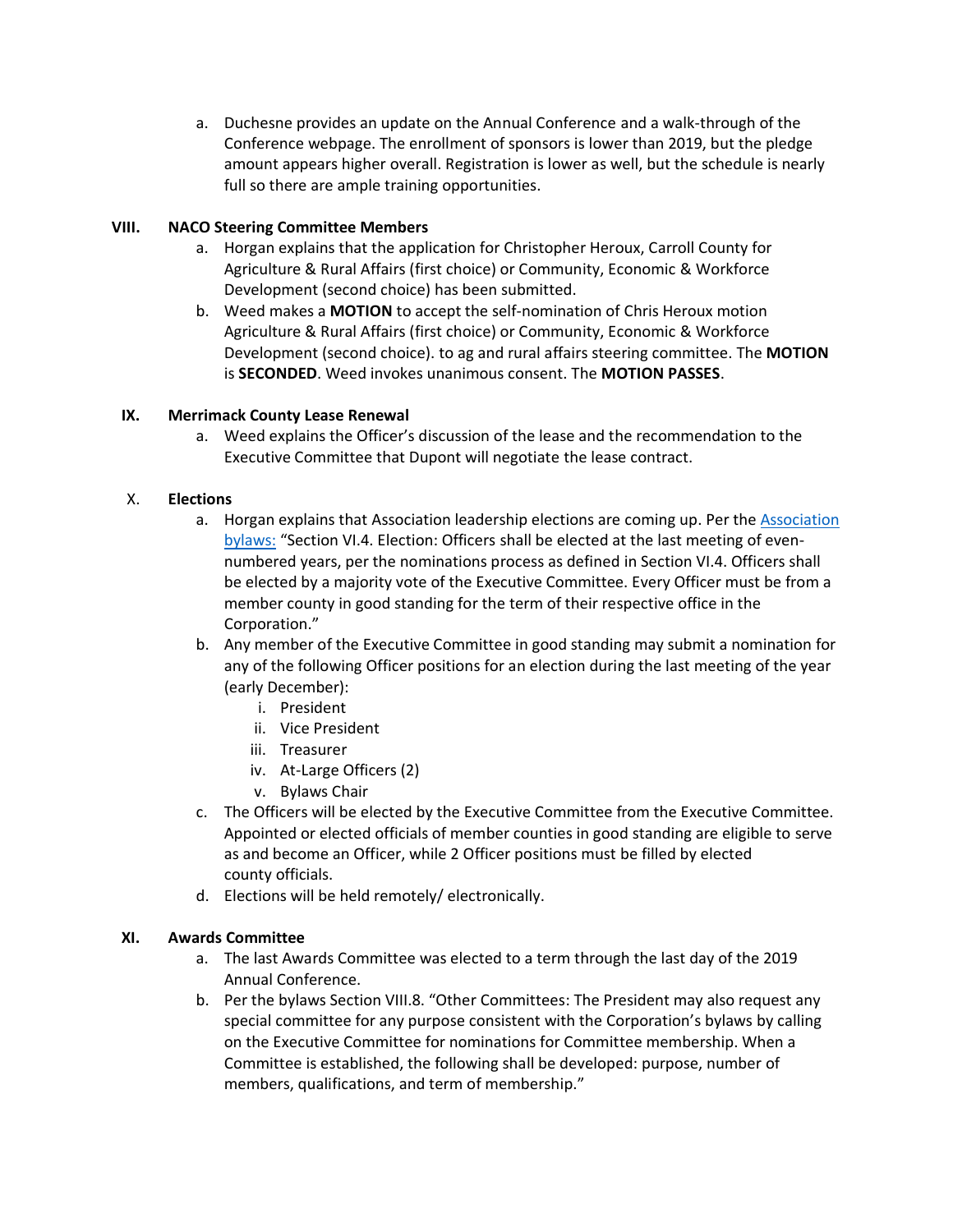c. The creation of the Committee and approval of members will take place during the next meeting.

## **XII. COVID-19 updates**

- a. Horgan and Monahan provide an update on COVID-19 matters.
- b. Horgan explains the application for GOFERR funding for loss revenues of the Conference was denied. Another application for funding is still pending.
- c. Monahan describes virtual meeting process of the legislative process for 2021.

## **XIII. State Government updates**

- a. Monahan describes September newsletter budget forecast.
- b. Monahan describes DHHS update: the County-State Finance Committee will be reconvened and likely meet in November to discuss a new inter-governmental agreement, FMAP, cap payments for Medicaid.
- c. Horgan provides relief package developments from the federal government. Negotiations ongoing and it is unknown if anything will happen before the elections due to campaigning. It is unknown if the White House package includes loss revenues relief.

## **XIV. Affiliate updates**

- a. Corrections
	- i. Henry explains that the Corrections Affiliate super Dave Berry is new president of the Superintendents Affiliate. Henry is likely to step up as Corrections Board president. Academy Coordinator has resigned, and the Association needs to put out job listing for position – advertise as soon as possible.
	- ii. Executive Committee discussion on the matter of a new coordinator. Weed suggests that Corrections put together a memo on the value of the coordinator. To be on the agenda for the next Committee meeting.
- b. Commissioners Council
	- i. Pappas provides an update on the Dues and Special Assessments Committee regarding the recent meeting of the group in September. Pappas reports that the Committee will propose a new formula to the Commissioners Council for a vote.
- c. County Attorneys
	- i. Velardi explains there has been discussion with the AG's office and the Affiliate. Some county buildings are deemed unfit to conduct grand jury proceedings per the State. Other items discussed: exculpatory evidence schedule, DOJ may step in and take a few items off of the County Attorney's plates. Not likely to have public grand jury proceedings
- d. Deeds
	- i. No update
- e. Sheriffs
	- i. No update
- f. Human Resources
	- i. Lewko reports that the Affiliate met in September. The Affiliate discussed confirmation of additional conference sessions. Next meeting is Oct. 16 at 10:00 AM. Lewko explains staffing issues with DOC and nursing homes.
- g. Nursing Homes